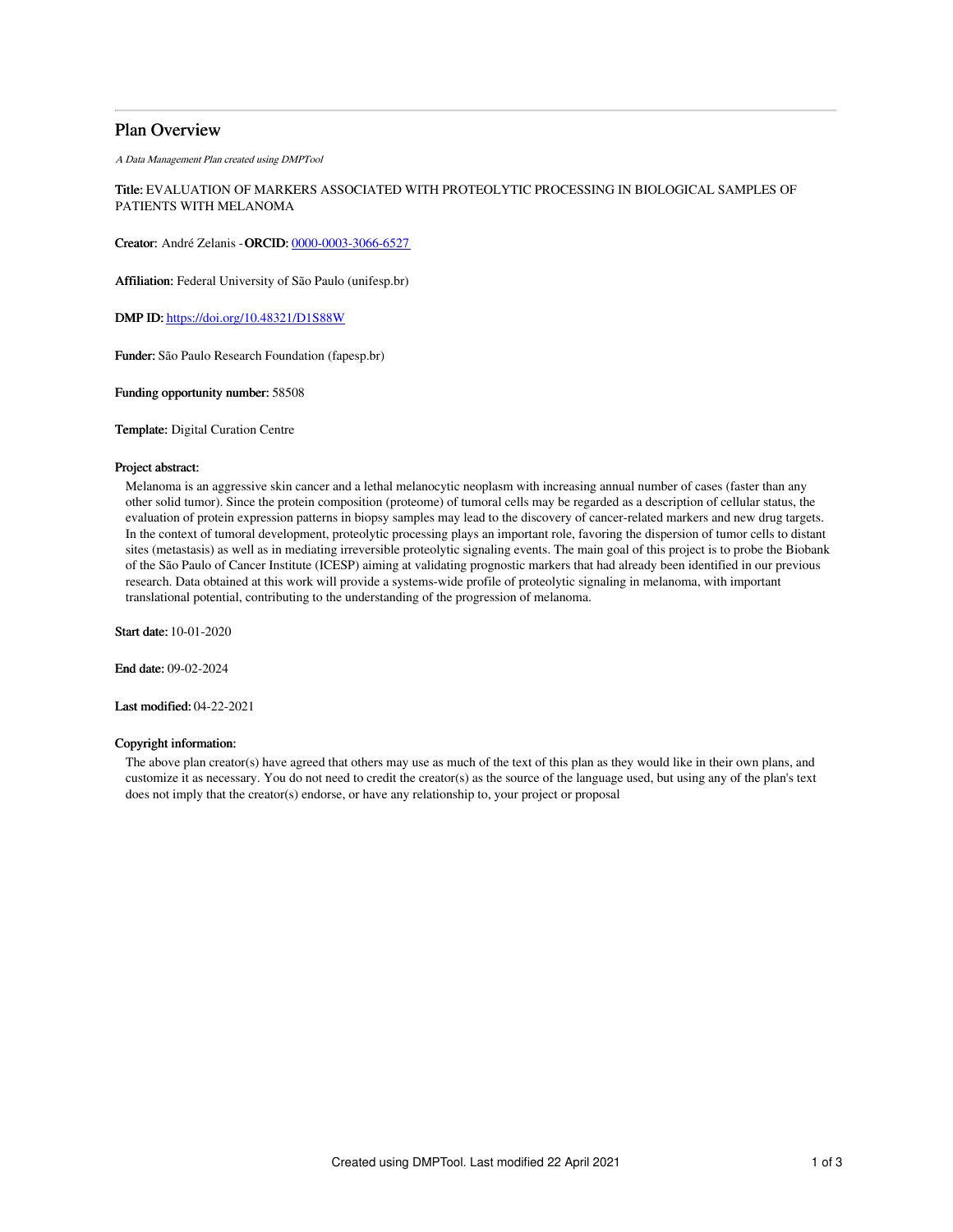# EVALUATION OF MARKERS ASSOCIATED WITH PROTEOLYTIC PROCESSING IN BIOLOGICAL SAMPLES OF PATIENTS WITH MELANOMA

### Data Collection

#### What data will you collect or create?

Experimental approaches will generate 3 types of data:

(1) Data regarding the proteome profile of isolated exossomes from human melanoma plasma samples; (2) Proteomics data derived from shotgun proteomics approach on formalin-fixed paraffin-embedded melanoma tissues;

(3) Proteomics data from targeted analysis of plasma proteins derived from melanoma patients

Mass spectrometric data format will be made available under the original vendor (RAW) format as well as will be converted to the universal data format 'mzML' . Assembled contig data will be made available in '.fasta' format. Proteomics data will be submitted to public repositories such as the ProteomeXchange Consortium (http://www.proteomexchange.org/).In addition, for bioinformatic analysis purposes, data from the above repositories might also be interrogated.

#### How will the data be collected or created?

Biological samples will be submitted to standard proteomics protocols.

Briefly, Mass spectrometric (RAW) data will be analyzed within the Trans Proteomics Pipeline platform (v.4.8 ; Build 201411201551-6764) with Comet search engine (version 2014.02, rev. 2) against the UniProt/SwissProt database restricted to the taxonomy 'Homo sapiens' (latest release). Proteolytic signaling events (N-terminomic data) will be analyzed using WebPICS, a web-based platform freely available (http://clipserve.clip.ubc.ca/pics/) and the TopFIND knowledge base, a database and analysis resource for protein termini and protease processing (http://clipserve.clip.ubc.ca/topfind). Search results will be further filtered with PeptideProphet to a > 99% confidence interval, corresponding to a False Discovery Rate (FDR) of less than 1%. For both proteomics data, custom-made scripts will be designed and the analyses will be performed in R scripting and statistical environment.

### Documentation and Metadata

#### What documentation and metadata will accompany the data?

Proteomics data, annotation files (eg. Microsoft Excel spreadsheets) will be provided together with the corresponding RAW files.In the case of protein identification by mass spectrometry, these annotation files are commonly derived from the output of searching algorithms and contain relevant information on the instrument used, measured error, accuracy, quantitative values (in the case of quantitative proteomics), the database used and so on (it depends on the searching algorithm used).

### Ethics and Legal Compliance

#### How will you manage any ethical issues?

The experimental protocol that will be used in this project was already submitted to and have the approval of the National Research Ethics Commission (CEP/UNIFESP: 1477/2016).

#### How will you manage copyright and Intellectual Property Rights (IP/IPR) issues?

There will be no restrictions on the reuse of third-party data.

#### Storage and Backup

#### How will the data be stored and backed up during the research?

In addition to the public repositories mentioned above, data will be stored locally in a server located at the Functional Proteomics Laboratory, at the Institute of Science and Technology of the Federal University of São Paulo, at São José dos Campos, Brazil. A backup will be done on a weekly basis, using external hard drives.

#### How will you manage access and security?

Data in public repositories are available to the general public. Ideally, our local storage will mirror the public repositories.

### Selection and Preservation

#### Which data are of long-term value and should be retained, shared, and/or preserved?

All data will be retained and used in throughout the development of this and other research projects at the laboratory.

#### What is the long-term preservation plan for the dataset?

At this time (December 2020), there is no budget limitation for time and effort to preserve data, as we have plenty of space on our server. However, as the project starts and data will come, it will be necessary a minimum of financial support for ordinary maintenance. However, as mentioned before, all data will be made public through public